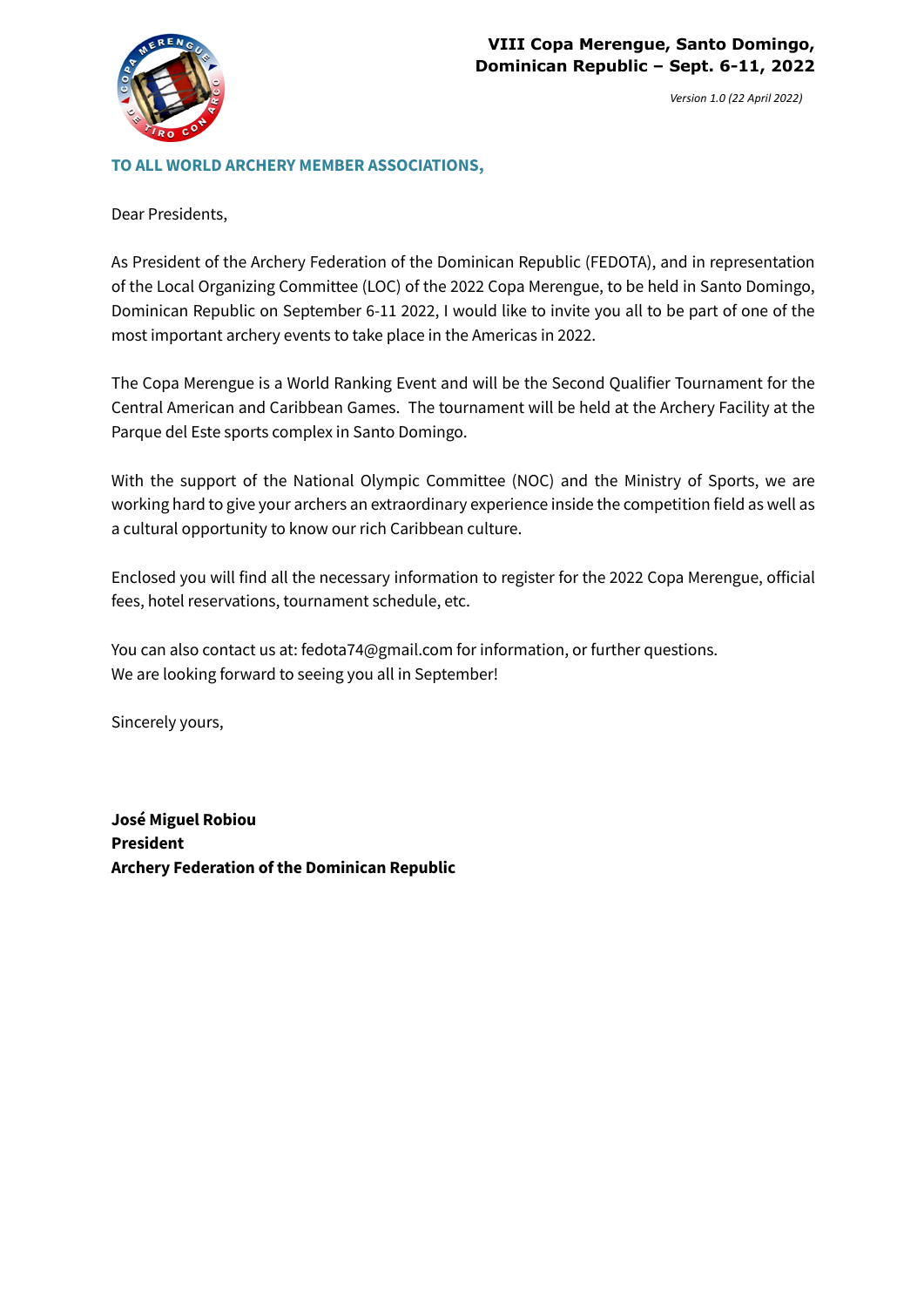

# **Important Dates:**

Please find enclosed information regarding the details of this event and how to complete registration. To register participation, please complete all the necessary sections in WAREOS (https://extranet.worldarchery.sport) within the deadlines listed below:

Summary of deadlines:

| Start date for online registration WAREOS | 25 April 2022  |
|-------------------------------------------|----------------|
| • Preliminary Entries<br>2022             | 6 June         |
| • Final Entries                           | 16 August 2022 |
| • Late entry fees                         | 16 August 2022 |
| • Hotel Reservation and 50% payment       | 4 July 2022    |
| • Transportation                          | 20 August 2022 |
| • Visa Support                            | 4 July 2022    |
| • Final Hotel Reservation & Payment       | 13 August 2022 |
| • Full refund cancellation deadline       | 20 August 2022 |

¨\*after this deadline, the LOC is allowed to retain all amounts due by the Member Association.

Looking forward to welcoming you in Santo Domingo!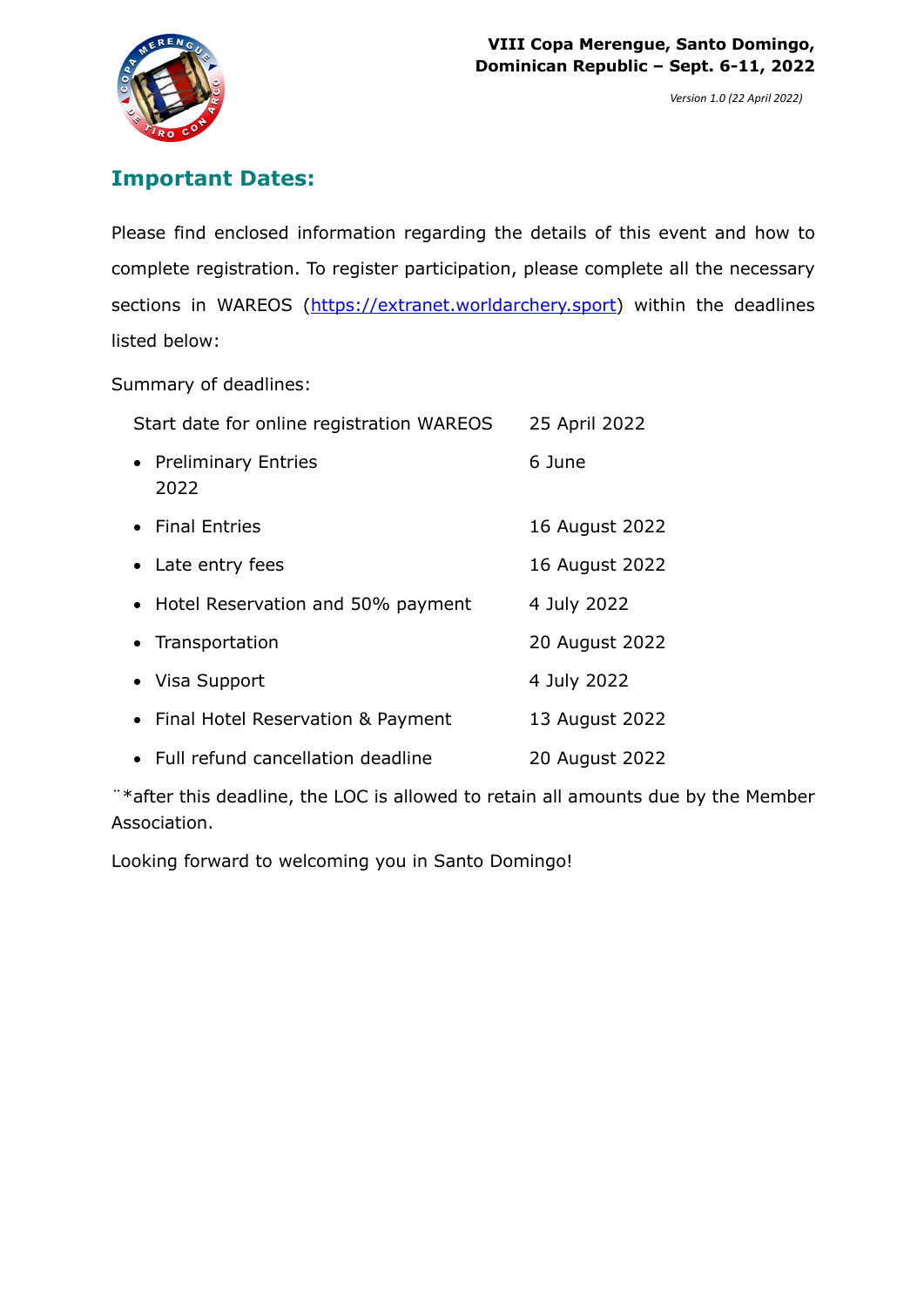

## **PRELIMINARY PROGRAMME**

| 05 Sept. 2022<br>Monday    | <b>Arrivals</b>                                                                          |
|----------------------------|------------------------------------------------------------------------------------------|
| 06 Sept. 2022<br>Tuesday   | <b>Official Practice, Team Managers' Meeting and</b><br><b>Equipment Inspection.</b>     |
| 07 Sept. 2022<br>Wednesday | <b>Qualification Round (all categories)</b>                                              |
| 08 Sept. 2022<br>Thursday  | Team elimination and finals (WRE & CACG<br>Qualifier)                                    |
| 09 Sept. 2022<br>Friday    | <b>Individual Eliminations up to Semifinals (to finals</b><br>in the barebow categories) |
| 10 Sept. 2022<br>Saturday  | Mixed Teams / Individual Qualifier CAC Games                                             |
| 11 Sept. 2022<br>Sunday    | <b>Individual and Mixed Team Medal Matches</b>                                           |
| Monday                     | 12 Sept. 2022 Departure of teams                                                         |

**NOTE:** This preliminary programme is subject to change according to participation and TV requirements. All changes will be published and distributed in good time.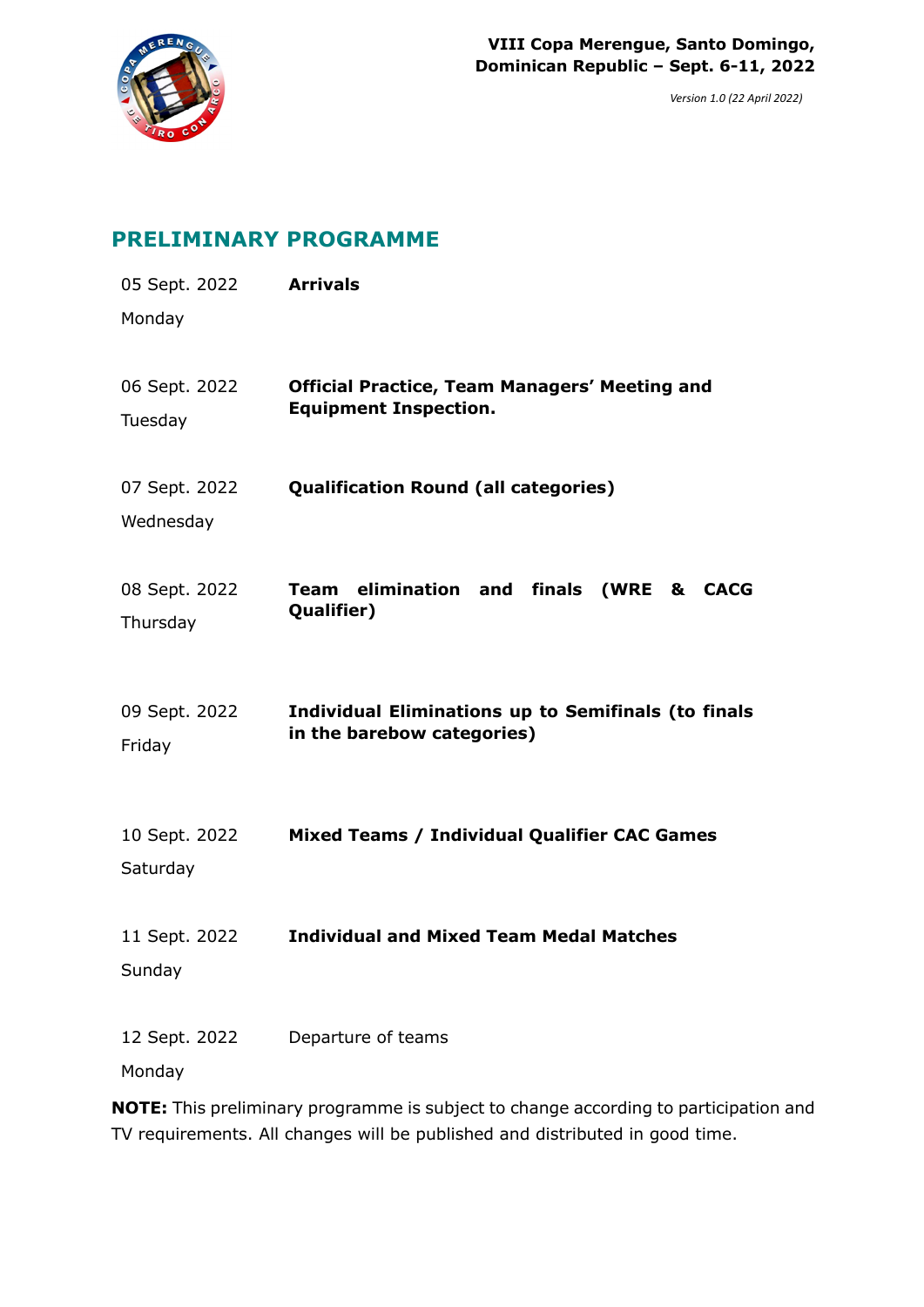

# **PRELIMINARY & FINAL REGISTRATION**

All entries, accommodation reservations, transport needs, flight arrival/departure information and visa invitation letter requests are to be completed using the World Archery Online Registration System WAREOS https://extranet.worldarchery.sport This system handles the entire registration process for this event. No entry forms, hotel reservations or transportation forms will be accepted; all information must be entered into WAREOS.

Member associations can login to WAREOS at http://extranet.worldarchery.sport with the username and password assigned by World Archery. After entering WAREOS, selecting the event from the list will allow a member association to register their athletes. Select/press the "Entries" button to see the list of categories in the event. Select/press the "category" to enter the athlete and official numbers/details participating for that event. A WAREOS User Manual can be downloaded in PDF format (English) upon login.

Contact (wareos@archery.sport) with any questions regarding **technical problems on WAREOS**. For any question regarding the organisation of the event (transport, accommodation, meals etc.) please contact **directly the LOC**.

Athletes from a minimum of 4 different Member Associations shall be registered and participate in the event. Entries should be completed using WAREOS.

There is no limit in the number of athletes a country can register in each category.

The barebow categories will be included in this event, though their results will not be valid for the World Ranking as there is no Barebow World Ranking as such yet.

Member Associations can only use WAREOS to make any changes or amendments to entries and will be able to do so at any time. An email will automatically notify the Organising Committee and Member Association of any changes made in WAREOS.

## **CLUB ARCHERS PARTICIPATION**

Other athletes (not competing as country but only as club) can register on Open WAREOS at https://extranet.worldarchery.sport/ with their username and password if already registered in the past or register to get the log in details if it's the first time. After the creation of the profile, follow the instructions to register to the event. Contact (wareos@archery.sport) in the World Archery Office with any questions regarding technical problems on WAREOS. For any question regarding the organization of the event (transport, accommodation, meals etc.) please contact directly the LOC.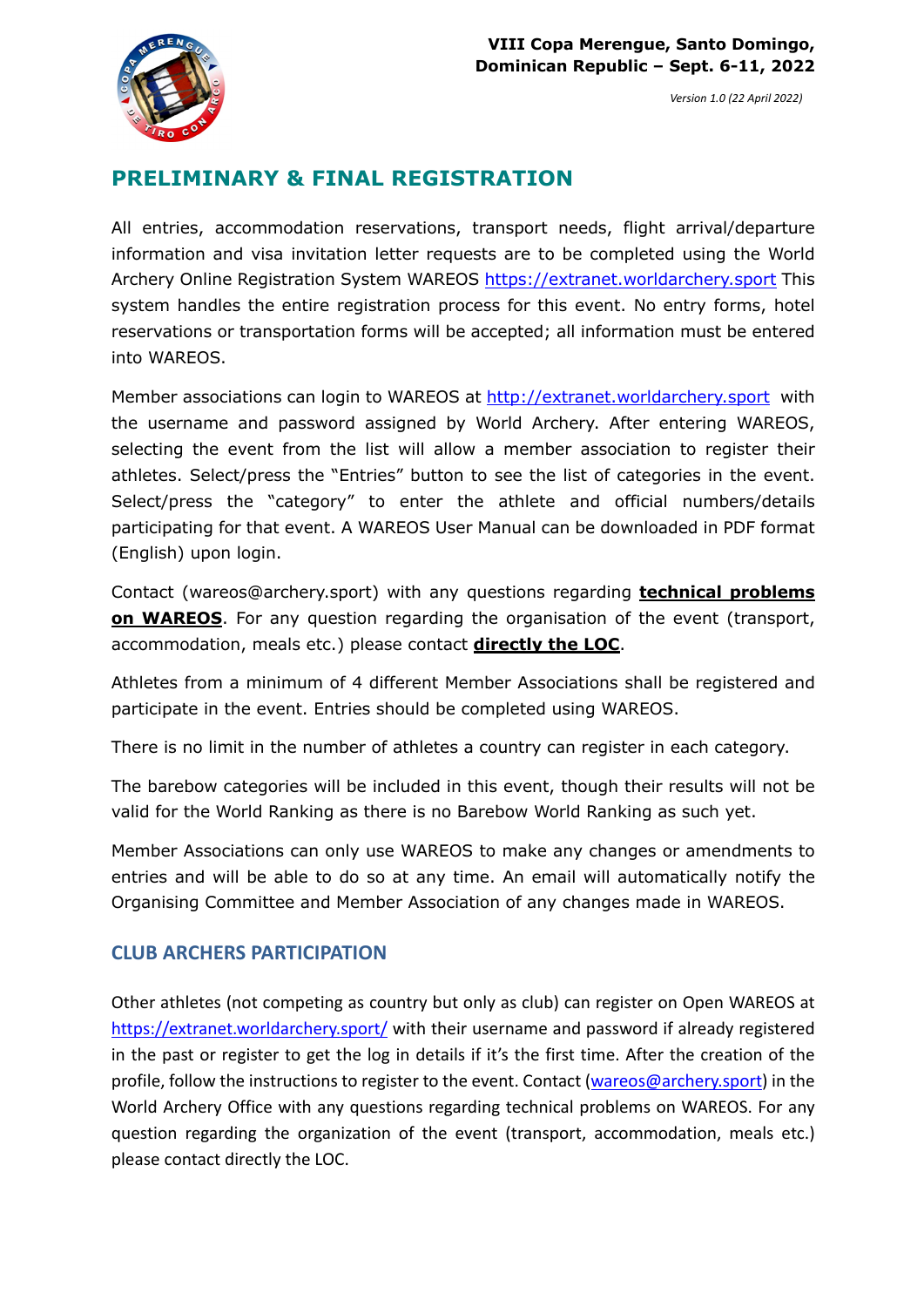



## **ENTRY FEES**

| Individual:                       | 130 USD per athlete |
|-----------------------------------|---------------------|
| Officials:                        | 90 USD per person   |
| ENTRY FEES IN NON-OFFICIAL HOTELS |                     |
| Individual:                       |                     |
|                                   | 260 USD per athlete |
| Officials:                        | 180 USD per person  |

Airport Transfer\*: **25 USD** per person each way

\*Entry fees **DO NOT** INCLUDE airport transfer to hotels.

Entry fees **DO** INCLUDE daily local transport to and from the practice field to/from official hotels during the qualification, elimination, and finals venues (timetable to be confirmed on site). Teams not arranging their accommodation with the Organizing Committee will not be entitled to airport transfers coordinated by the LOC.

Any changes that are made after the deadlines specified or if entries differ by more than 4 athletes from the preliminary entries, the following penalty fees will automatically be applied:

| <b>Penalty fees to be paid to Organizing Committee:</b>                                                     | Cost (USD):   |
|-------------------------------------------------------------------------------------------------------------|---------------|
| Entries made after the preliminary and/or final entry<br>deadline date.                                     | 50 per entry  |
| If final entries differ from the preliminary entries by more<br>than 4 athletes/officials.                  | 150 per entry |
| Failure to have made preliminary entries before the<br>deadline date but then have submitted final entries. | 150 per entry |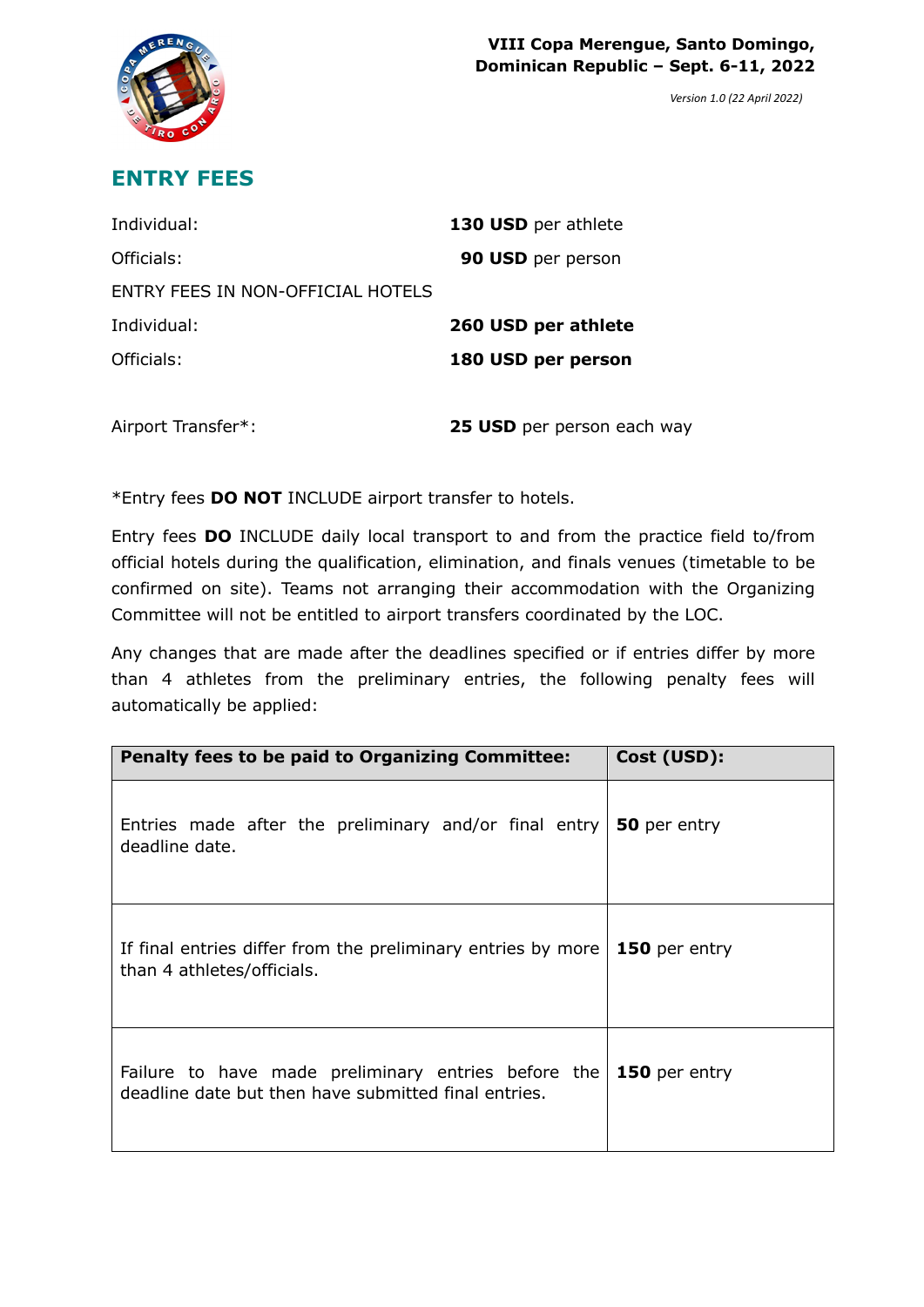

# **ACCOMMODATION & GENERAL INFORMATION**

### **Whala Bocachica Hotel – 4 Star Hotel**

|           | Single Room full board: | USD 140 per room |
|-----------|-------------------------|------------------|
| $\bullet$ | Number of single rooms: | 20               |
| $\bullet$ | Double Room full board: | USD 220 per room |
| $\bullet$ | Number of double rooms: | 100              |
| $\bullet$ | Triple Room Full Board: | USD 300 per room |
| $\bullet$ | Number of triple rooms: | 18               |
|           | Check-in from           | Sept. 3rd 4pm    |

• Hotel website:

Rooms are allocated on a first come, first serve basis. Breakfast, lunch and dinner are included in the accommodation fee. All meals will be served at the hotel.

**Important Note:** Please refer to the accommodation pages below for detailed hotel information. Complete all necessary sections in WAREOS and make full payment for entries and accommodation by the specified deadlines. Bank transfers only, no credit cards will be accepted. In addition, the LOC will be responsible to provide any event information at this hotel and provide transportation to the venues.

### **TRANSPORTATION**

Transportation will be provided from Las Americas International Airport in Santo Domingo to the official hotel, if booked through WAREOS, from two days before the official practice day and until one day after the closing day. An airport pick-up / drop off fee will be charged (25.00 USD per person per ride).

Event Shuttle transport will be available between the official hotel, practice and competition venue starting Sept. 4. Transport timetables will be confirmed.

### **VISA**

All participants who need an entry visa to the Dominican Republic will be required to complete the **Visa Support sections** in WAREOS by no later than **July 4, 2022**. It is the applicants' responsibility to supply the necessary information, ensuring all details are up to date, correct and submitted by the deadlines specified. All participants that require a visa are kindly requested to supply a copy of their latest/valid passport. Copies of each application can be uploaded on WAREOS. All passport copies and personal details entered/uploaded to WAREOS will be held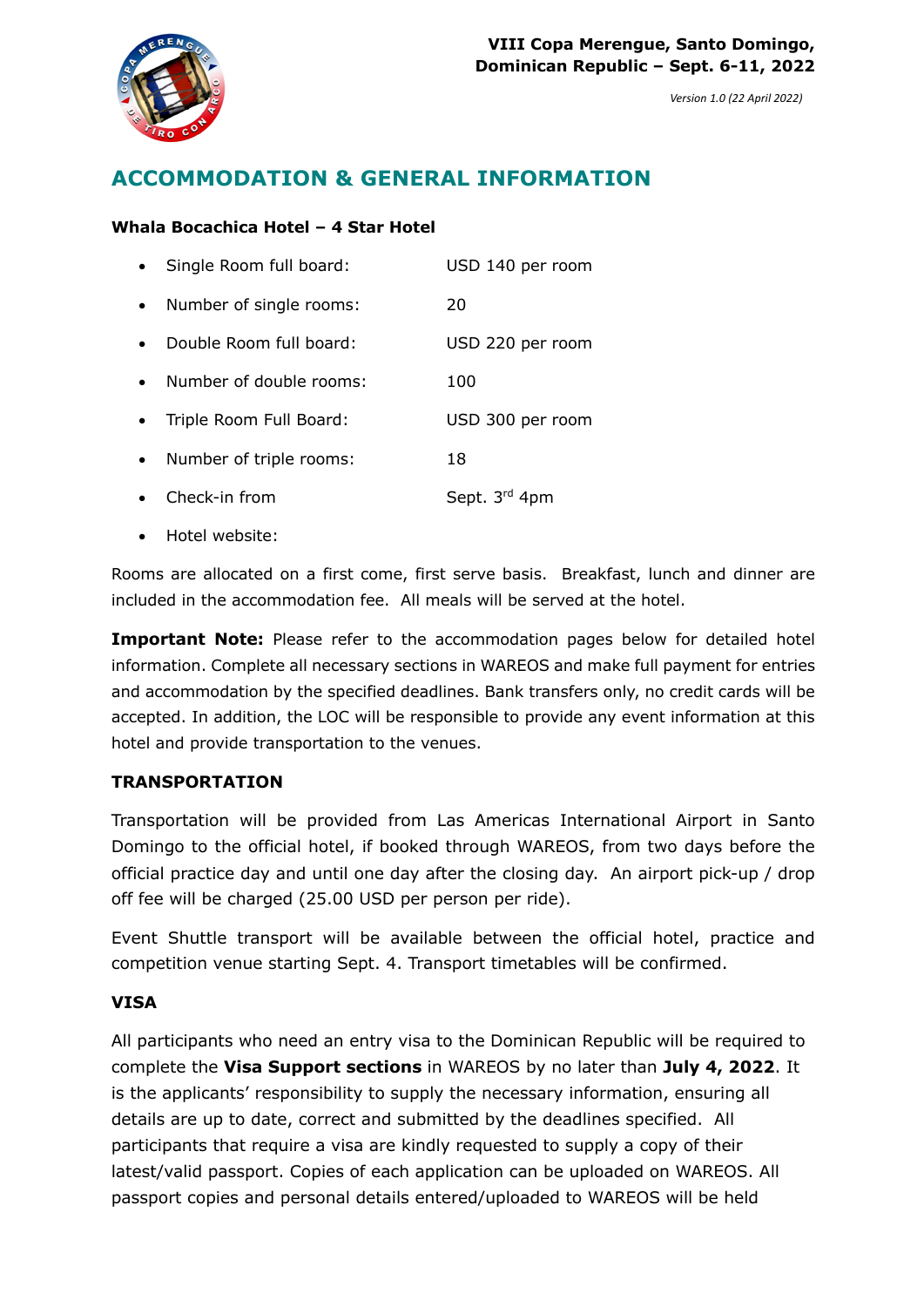



securely and in the strictest of confidence and not shared with other parties

#### **PAYMENT CONDITIONS:**

Complete all necessary sections in WAREOS and make full payment by the specified deadlines. Bank transfers only. No credit cards will be accepted. All bank charges will be paid by the participants.

The entry fees should be paid in full before arrival.

To confirm hotels reservations, a minimum 50% deposit of the total amount is required to be bank transferred to the OC before 4 July 2022. Reservations after this date will be considered only according to availability. The final outstanding balance shall be made via bank transfer by August 13 2022. Accommodation cannot be guaranteed after this deadline. A balanced invoice will be provided via WAREOS.

#### **BANK INFORMATION for ACCOMMODATION, TRANSPORTATION and**

#### **ENTRY FEES:**

| A/C Name:                    | Federación Dominicana de Tiro con Arco, INC.                                             |  |
|------------------------------|------------------------------------------------------------------------------------------|--|
| <b>Federation's Address:</b> | Avenida Boulevard del Faro, Parque del Este, Santo<br>Domingo Este, República Dominicana |  |
| Bank:                        | Banco de Reservas de la República Dominicana                                             |  |
| <b>Account Number:</b>       | 2500058659                                                                               |  |
| Swift:                       | <b>BRRDDOSD</b>                                                                          |  |
| Bank's address:              | Ave. Winston Churchill, esquina Porfirio Herrera, Torre<br>Banreservas, Santo Domingo    |  |
| Bank's Phone:                | +1 809 960-2121 / 1 809 200-2131                                                         |  |
| City:                        | Santo Domingo, República Dominicana                                                      |  |

#### **NOTE**: ALL PAYMENTS SHALL BE MADE IN USD BY BANK TRANSFER.

All bank charges will be paid by the participants. CREDIT CARDS are not accepted.

#### **CANCELLATIONS & CHANGES**

All cancellations and changes must be made through WAREOS / Open WAREOS:

• Cancellations received **before 20 August 2022,** a full refund of the deposit payment will be made.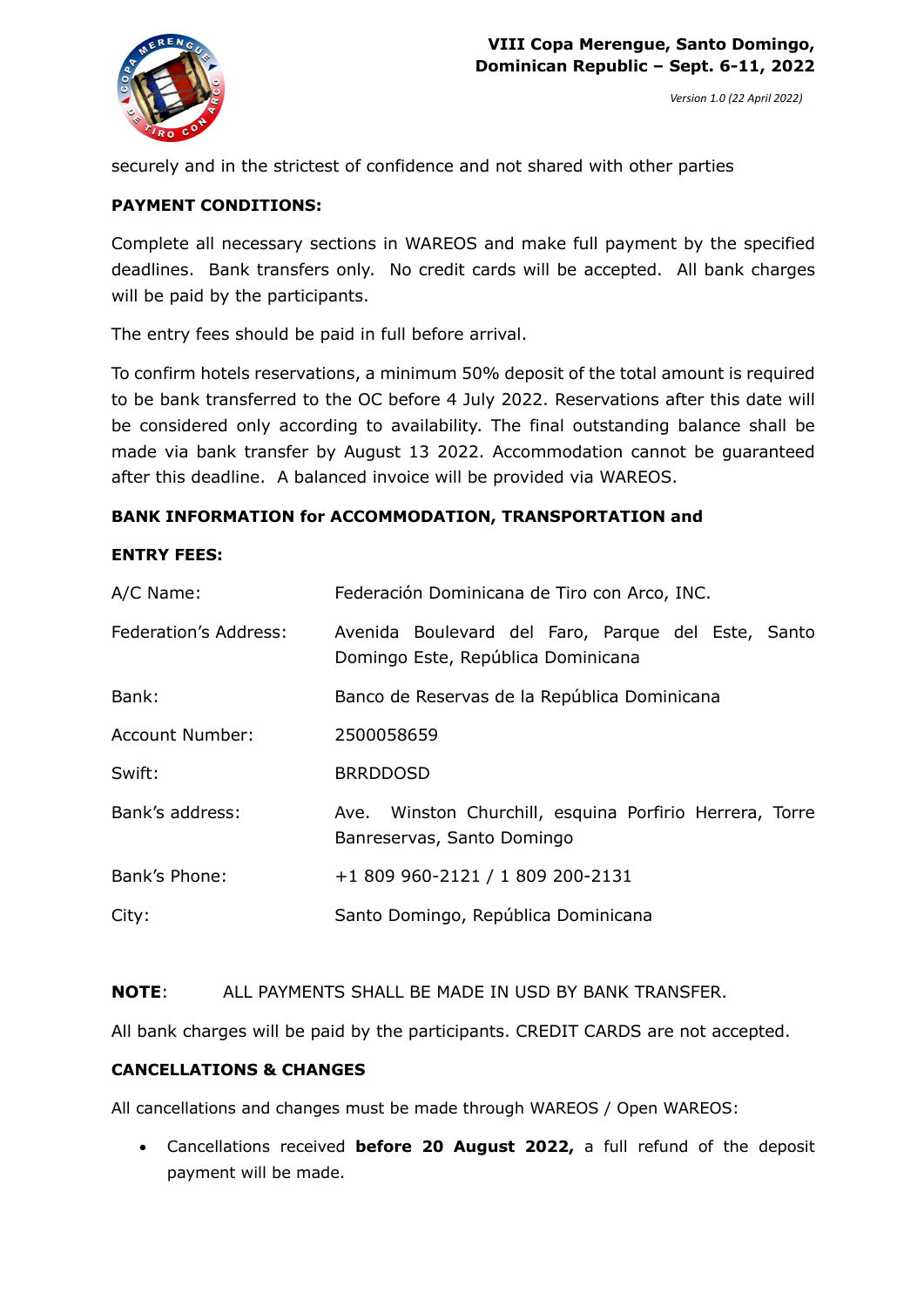

- Cancellations received **after 20 August 2022**, no refund will be given.
- Refunds will be processed after the event.
- Name changes to team officials or athletes (same category) will be accepted up to two (2) days before the official practice without any additional charge or penalty, if it is after this, they will have a cost of 50 USD.
- Should flight arrival details change last minute, please contact the Organising Committee using the details indicated in the team managers' booklet.
- If a participant's arrival is later than the original scheduled arrival date, the room will be charged from the date of the original booking in WAREOS.
- An email will automatically notify the Organising Committee and Member Association of any changes made in WAREOS.

# **HEALTH REGULATIONS (COVID-19)**

### **INFORMATION**

• Everybody should follow the Government/public health authorities measures (national and sport-specific regulations) and be aware of the travel restrictions.

### **TRAINING**

Training facilities will be available starting on **4 September 2022** at the Qualification Elimination Field located approximately 30 minutes from the official hotel. Transport to training will be made available from 4 September 2022 at no additional cost.

### **WEATHER**

Temperatures in September are expected to range between 23 and 32 degrees Celsius. On average there are 14 days of precipitation in the month of September.

### **MEDIA REGISTRATION**

Media representatives can apply for registration by emailing info@archery.sport

### **INTERNET**

Will be available in the official hotels for free (in hotel rooms and in the lobby). There will also be Wi-Fi available for access to results on venue.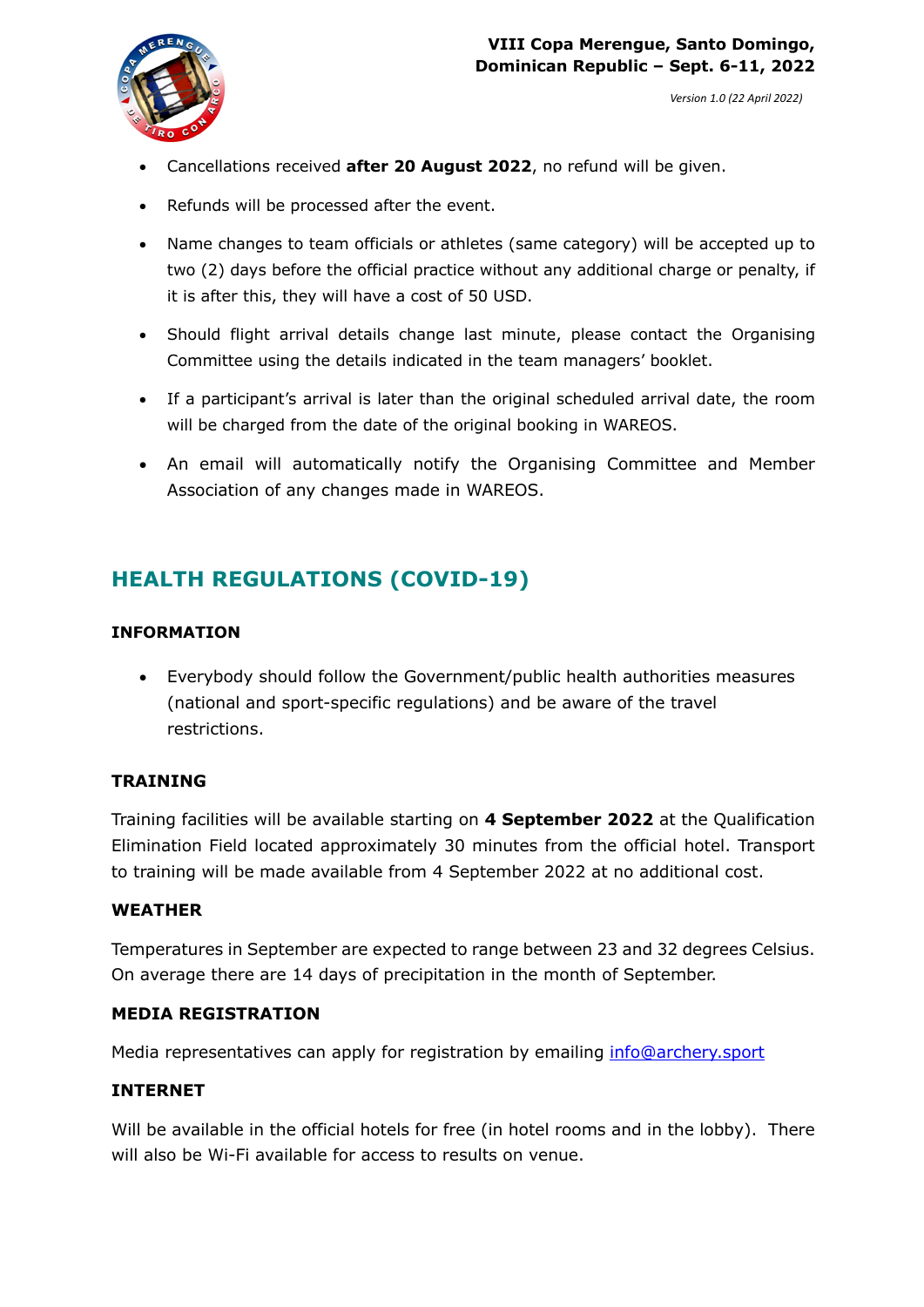

### **WATER**

Each participant with receive clean bottles of water. Bottled water will be available.

### **PERSONAL HYGIENE AND HEALTH ADVICE**

- Anyone due to participate in the event who is feeling ill should not attend.
- Participants (athlete, volunteer, official etc.) should proactively and regularly monitor their health status (including taking their temperature and monitoring for any symptoms).
- Stay home and self-isolate even with minor symptoms for 10 days or more depending on national protocols, when showing any symptoms (fever, tiredness, dry cough, headache, nasal congestion, runny nose, sore throat, difficulty breathing).
- Contact a healthcare provider immediately if any respiratory illness is noted.
- Masks to be worn at all times (transport, common area in the hotel, venue, training etc.), except on the shooting line.
- Regularly and thoroughly clean your hands with an alcohol-based hand rub or wash them with soap and water.
- Avoid touching your eyes, nose and mouth.
- Cover your mouth and nose with your bent elbow or tissue when you cough or sneeze. Then dispose of the used tissue immediately and wash your hands.
- Avoid touching high-contact surfaces such as door handles, walls or windows, etc.
- Avoid crowded places.
- Avoid steam rooms or saunas.
- No spitting, as the main mode of transmission of the virus is in respiratory secretions.
- No handshakes, high fives and any other personal contact.
- Athletes should not share clothing, bar soap, sports equipment, water bottles or other personal items.

### **TRANSPORT & ACCOMMODATION**

• Avoid using public transport to go to the hotel and between the hotel and the venue. Use the LOC Shuttles provided.